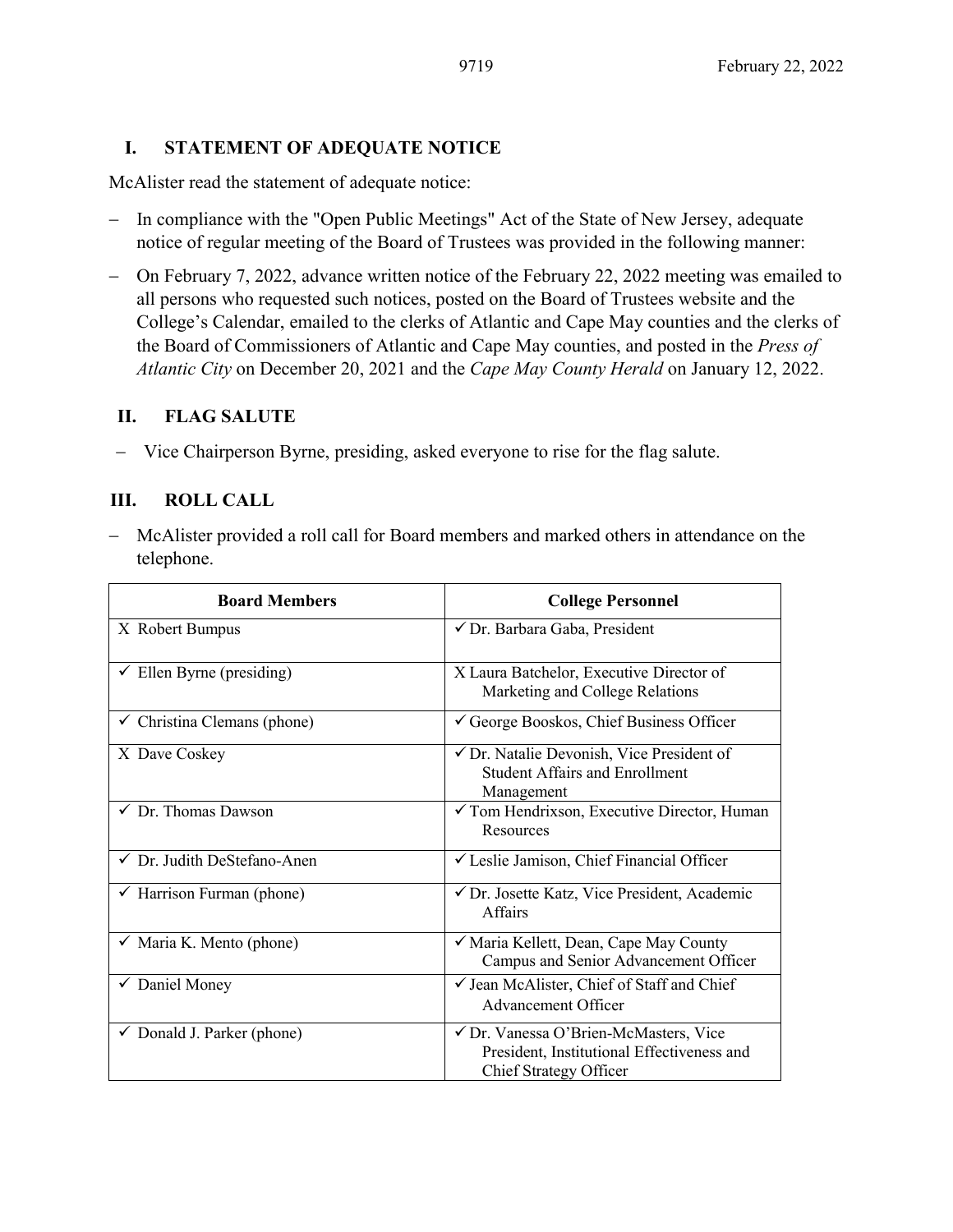| <b>Board Members</b>                                                    | <b>College Personnel</b>                                                                                                                 |  |
|-------------------------------------------------------------------------|------------------------------------------------------------------------------------------------------------------------------------------|--|
| $\checkmark$ Dr. Robert Previti                                         | $\checkmark$ John Piazza, Chief Information Officer                                                                                      |  |
| $\checkmark$ Maria Ivette Torres                                        | $\checkmark$ Gracellen Etherton, Executive Assistant,<br>Office of the President/Board of Trustee<br>Operations and Resource Development |  |
| $\checkmark$ Shane Winkler                                              | <b>Legal Counsel</b><br>$\checkmark$ Will Donio, Esq., Board Solicitor                                                                   |  |
| <b>Public in Attendance</b>                                             |                                                                                                                                          |  |
| √ Bonnie Lindaw, Chief Financial Officer,<br>County of Atlantic (phone) | <del></del> <del>Caesar</del> Niglio, ACCCEA, Enterprise<br>Architect                                                                    |  |

# **IV. CALL TO ORDER**

− Vice Chairperson Byrne, presiding, called the meeting to order at 6:00PM on February 22, 2022.

# **V. PRESIDENT'S REPORT**

Dr. Gaba discussed the following:

### **Introduction of Tom Hendrixson**

- − Dr. Gaba introduced Mr. Tom Hendrixson, our new Executive Director of Human Resources, noting that he brings three decades of Human Resources experience to Atlantic Cape.
- − During his career in Atlantic City, Mr. Hendrixson often partnered with Atlantic Cape to bring education and career development to the workforce in the form of ESL classes, technology workshops, and on-property college credit classes. He earned his degree in Hospitality Management at Rutgers University by attending night and weekend classes at the location here at Atlantic Cape. He also taught both credit and non-credit courses for Atlantic Cape and Rutgers at Mays Landing.

### **Atlantic Cape Recognized as "Leader College"**

- − Atlantic Cape was selected by Achieving the Dream (ATD) for recertification of *Leader College* status effective February 15<sup>th</sup> for a term of three years. ATD is a national nonprofit dedicated to advancing community colleges as hubs of equity and mobility in their communities to improve outcomes for all students. ATD recognizes exemplary institutions that have identified and implemented strategies that have proven successful over time in fostering student success and closing equity gaps.
- − The College's application successfully met *Leader College* criteria by demonstrating that the Accelerated Learning Program (ALP) has helped increase the number of new students who have completed the Gateway English course by five (5) percentage points from 2017 to 2019.
- − Additionally, through its programming and services, Atlantic Cape has narrowed or eliminated equity gaps for Hispanic students on multiple measures. Notably, the College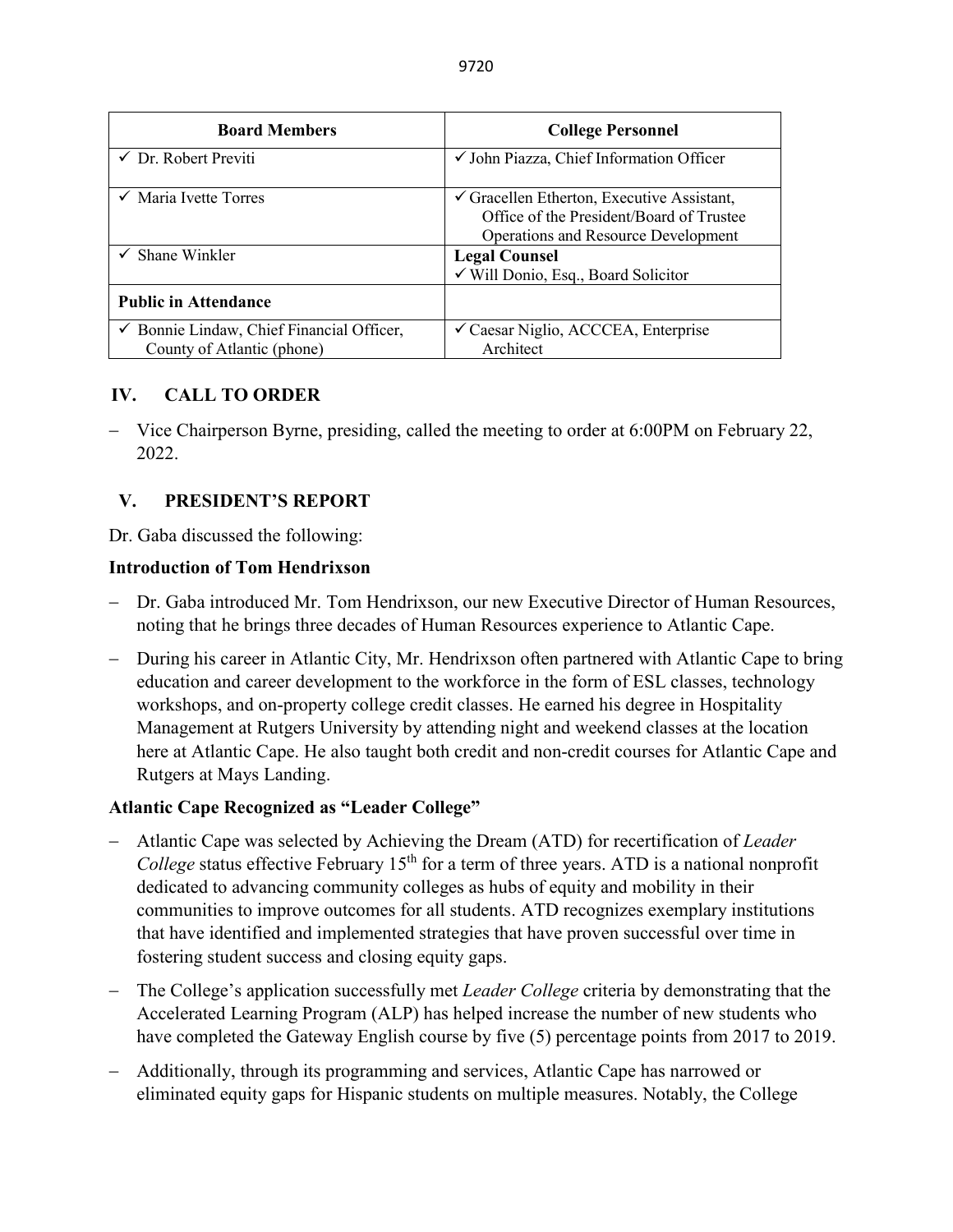9721

eliminated the equity gap in English proficiency between Hispanic and White students during those years, and the four-year degree completion rate between White and Hispanic students has narrowed from 15 percentage points to one (1) percentage point between 2017 and 2020.

− Achieving the Dream uses lessons emerging from the work of the Leader Colleges to help inform and inspire other colleges in the ATD Network and the higher education field.

# **Cape May County High School Superintendents Meeting**

− Dr. Gaba and members of her leadership team met with the Cape May County High School Superintendents for a productive discussion about the college enrollment patterns of Cape May County high school graduates and how both the high schools and Atlantic Cape can better meet their needs. The group discussed ways to promote Atlantic Cape to these students more effectively and increase their enrollment at the college. This meeting was coordinated by Dr. Judith DeStefano, Interim Executive County Superintendent for Cape May County.

# **"Meet the Legislators"- Southern New Jersey Development Council (SNJDC)**

− The Southern New Jersey Development Council (SNJDC) hosted their "Meet the Legislators" event on January 26<sup>th</sup> at Careme's Restaurant. Elected officials from the 1st and 2nd districts in attendance were: Senator Michael Testa, Assemblyman Antwan McClellan, Assemblyman Erik Simonsen, Assemblywoman Claire Swift, and Assemblyman Don Guardian. Dr. Gaba delivered welcoming remarks, and each legislator presented their priorities regarding business and the economic development in South Jersey.

### **Academy of Culinary Arts Food Truck**

- − Atlantic Cape has entered into a cooperative agreement with "Let's Chow" for a food truck for the Academy of Culinary Arts. "Let's Chow" is an organization that trains veterans and their spouses on food truck management and gives them a truck to operate. Through this agreement, we will develop a comprehensive program in mobile retail food operations, and we will use the food truck for instruction and community events at minimal cost to the college.
- − The Academy of Culinary Arts conducted a recruitment event at Gloucester County Institute of Technology on February  $16<sup>th</sup>$  featuring our new food truck, which is branded with the Academy of Culinary Arts logo. Culinary students prepared and served food to a long line of GCIT students. We will continue utilizing the food truck for our recruitment events to engage prospective students and showcase the work of our talented culinary students.

# **Community Relations – Cape May County**

### *Cape May County Chamber Membership Meeting*

The Cape May County Chamber's monthly membership meeting on February  $17<sup>th</sup>$  was sponsored by Atlantic Cape with the theme of "*Career and Technical Education Benefits the Business Community: Exploring Career and Technical Education Opportunities at Atlantic Cape Community College*". Speakers included Myrna Morales-Keklak, Assistant Dean, Nursing & Health Sciences; Tim Cwik, Department Chair, Aviation Studies; Chef Tim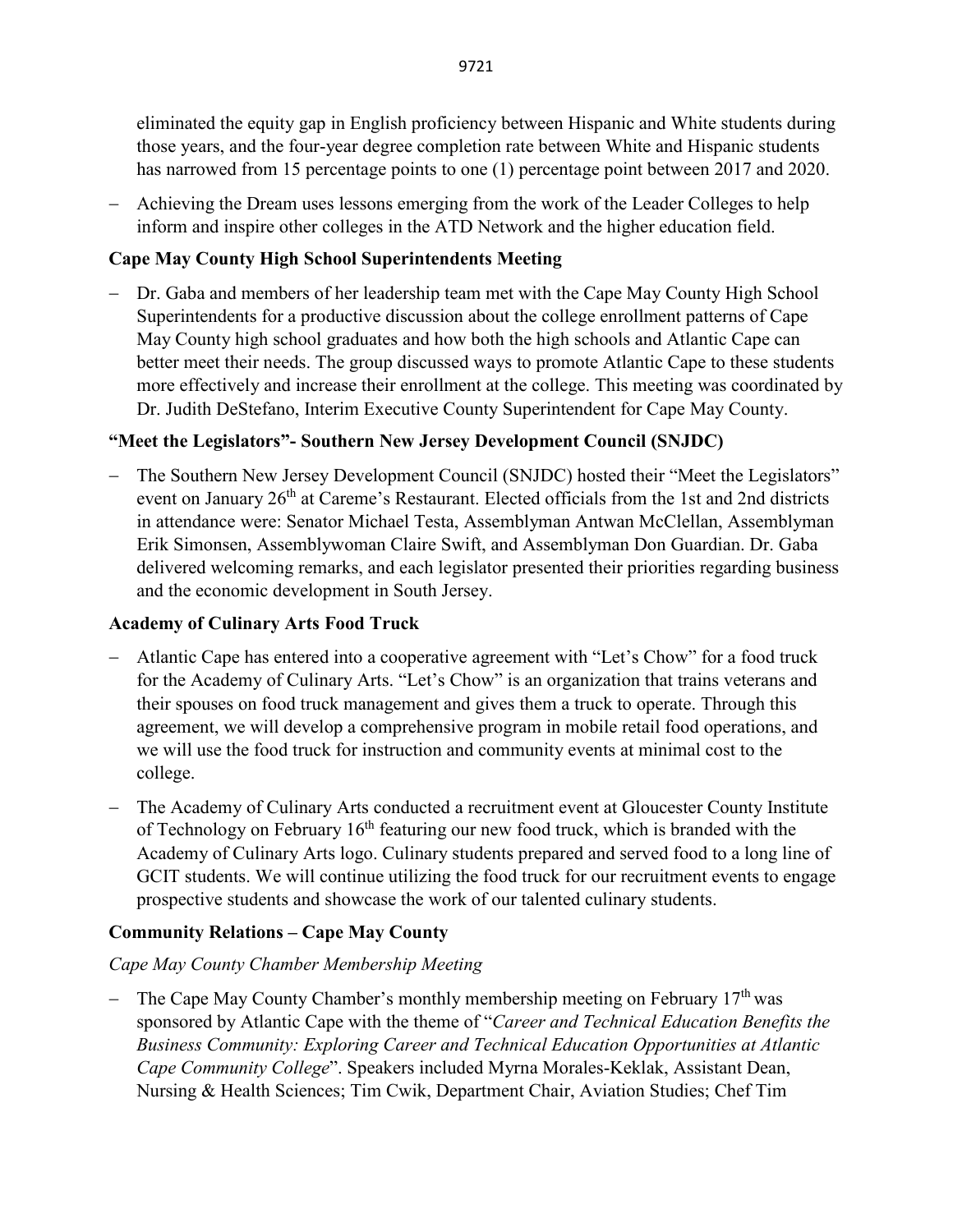O'Donnell, Director of the Academy of Culinary Arts and Hospitality Management; and Dr. Karl Giulian, Area Coordinator of Professional Studies and Assistant Professor of Business.

# **Workforce Development**

− Atlantic Cape has entered into an agreement with the Atlantic County Workforce Development Board to provide Job Readiness training. The 18-month agreement ends on June 30, 2023 and will provide foundation job readiness and job search skills to 350 participants. The program also includes a laptop loaner component to assist in the success of the participants. Participants in the program will be assigned to a Success Coach that helps them complete their required modules.

# **Student Engagement**

# *Black History Month Events*

In honor of the start of Black History Month, the Pan-African Flag was raised in the quad of the Mays Landing Campus on February  $1<sup>st</sup>$ . The flag-raising was part of a "Day of Unity" event to celebrate campus unity and diversity, presented by Student Government, Student Engagement, and the Office of Diversity, Equity and Inclusion.

# **Athletics**

- − The Men's Basketball team has become the 2021-2022 Garden State Athletic Conference (GSAC) Conference Champions! The Buccaneers finished 15-5 in the GSAC and 18-6 overall. The Region 19 playoffs will begin on February  $19<sup>th</sup>$ , where the Buccaneers will have a bye for the first round. On Tuesday, February 22<sup>nd</sup>, they face Brookdale for the quarterfinals.
- − Isabelle Felix, of the Women's Volleyball team, was selected as a Garden State Athletic Conference Woman of the Year by the New Jersey Association for Intercollegiate Athletics for Women. NJAIAW honors one female student athlete at each level (high school, 2-year college and 4-year college) in NJ every year on *National Girls and Women in Sports Day*.

# **Staff Accomplishments**

- − Dr. Natalie Devonish, Vice President of Student Affairs and Enrollment Management, has been appointed by Lt. Governor Sheila Oliver as a State Commissioner for the Atlantic City Housing Authority (ACHA). The goal of ACHA is to help low-income families improve their quality of life, awaken or renew self-esteem, while empowering all participants to recognize and utilize available resources from the community. This appointment will be crucial in the College's efforts of connecting individuals to both credit and non-credit educational programs. ACHA serves over 1,500 families in need of both academic and workforce resources, and Atlantic Cape will serve as a major resource.
- − Maria Kellett, Dean of the Cape May County Campus, became a member of the Cape May County Economic Recovery Advisory Committee. Funded by the Southern New Jersey Economic Development District, consultants from Econsult Solutions, Inc. (ESI) are researching the impact of the COVID-19 pandemic on Cape May County businesses,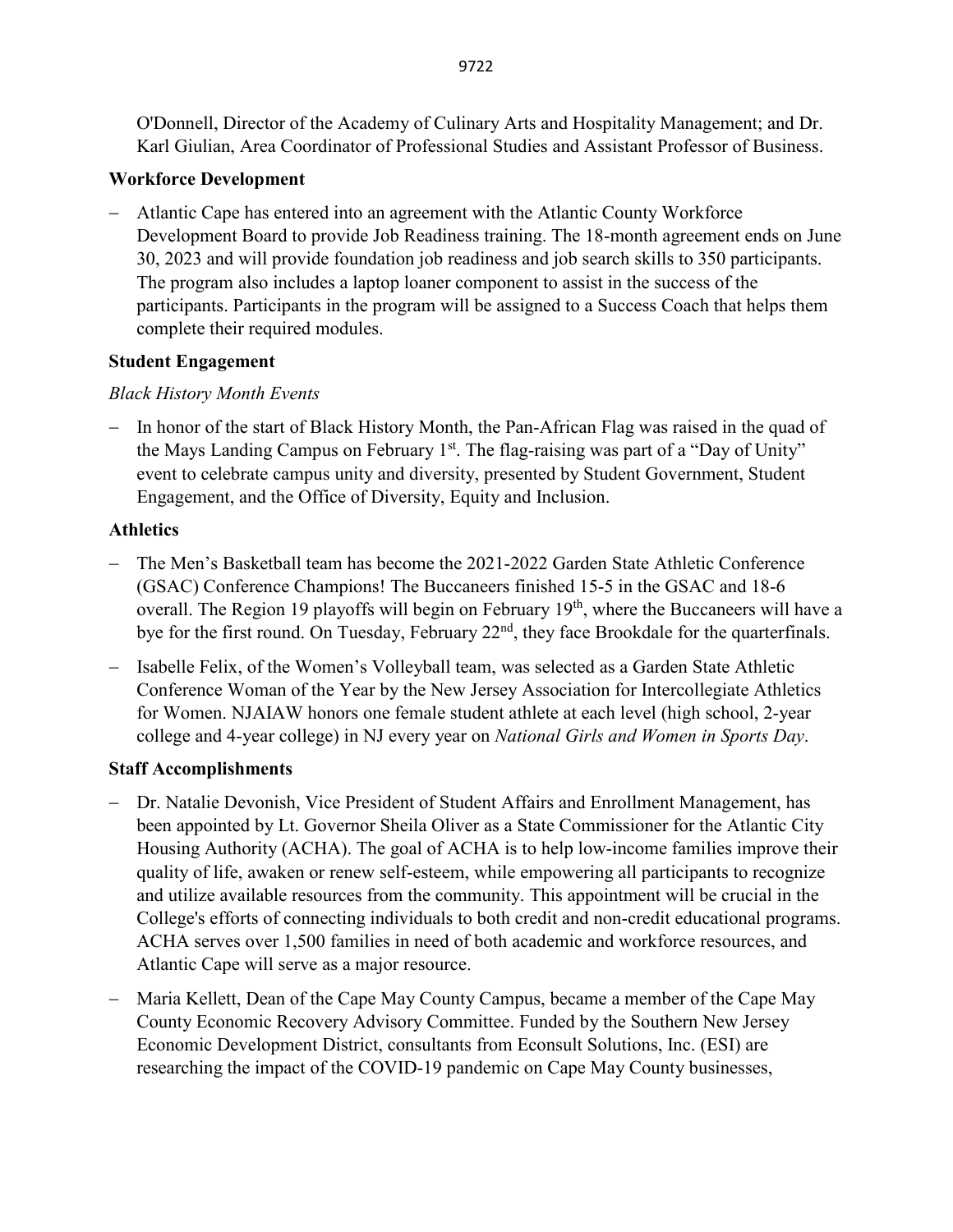institutions, and individuals and are tasked with developing solutions to help Cape May County recover and become more resilient.

### **Inside the College**

− Chad Bullock, Director of the Center for Accessibility, presented an updated on the activities of the Center for Accessibility.

### **VI. COMMENTS FROM THE PUBLIC**

- − Vice Chairperson Byrne called for comments from the public on agenda items.
- − None noted.

### **VII. EXECUTIVE SESSION**

- − Vice Chairperson Byrne called for a motion to enter into Executive Session to discuss personnel, litigation, anticipated contracts and matters of attorney-client privilege, noting that no action would be taken.
- − Trustee Previti motioned to go into Executive Session; Trustee Dawson seconded.
- − *Secretary's Note*: the public meeting resumed at 6:55PM.

### **VIII. CONSENT RESOLUTONS**

− McAlister read the following consent resolutions.

**Res. #54** Regular Session Minutes (January 25, 2022)

#### **Res. #56**

### **Personnel Action**

*Appointments* - **Kathleen Piontkowski**, appointed to the position of Accessibility Services Counselor II effective March 28, 2022 at an annual salary of \$64,912; **Danielle Nelson**, appointed to the position of Assistant Bursar effective March 28, 2022 at an annual salary of \$66,949.

*Title Change and Salary Adjustment* - **Marilou Trinh**, from Master Technician to Application Architect effective February 23, 2022 at an annual salary of \$78,000.

#### **Res. #56C**

### **Retirement of Patricia Heller, Assistant Director of Administrative Computing**

*Acknowledge*: The retirement of Patricia Heller effective February 1, 2022.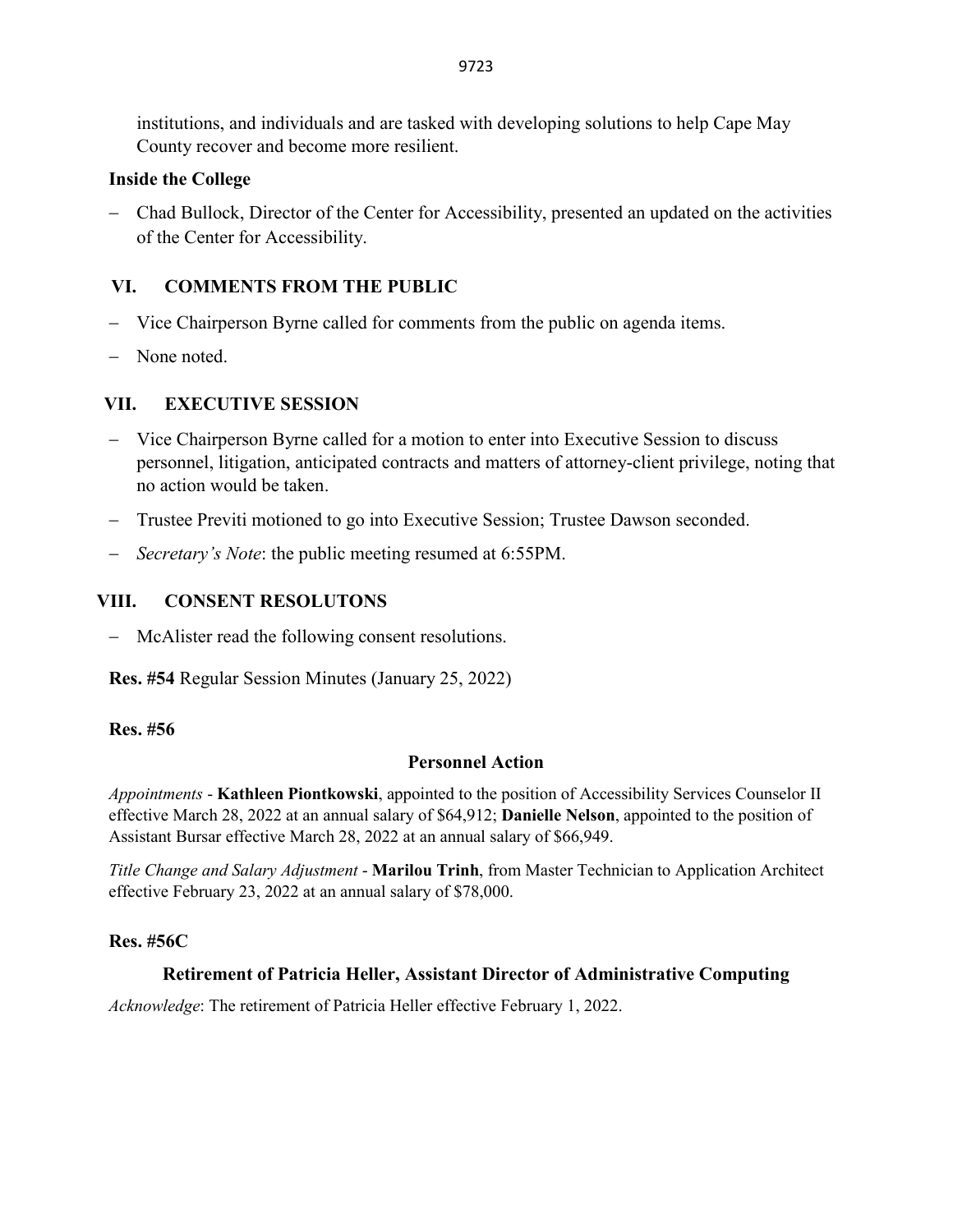#### **Policy Updates**

*Policy No. 306 Media Contact* 

The change of Board Policy No. 306 *Media Contact* to be reclassified as a General Administration Department policy with revisions.

#### **Res. #57**

# **Award of Bids**

| <b>Number</b>  | <b>Item and Vendor Information</b>                                   | Amount             |
|----------------|----------------------------------------------------------------------|--------------------|
| Bid Exempt 960 | Microsoft Campus License                                             | \$40,291.55        |
|                | Software House International<br>Somerset, NJ                         |                    |
| Bid Exempt 961 | Blackboard Learn Learning Management System<br>(LMS) 3-Year Contract | \$533,190.00       |
|                | Blackboard, Inc.<br>Reston, VA                                       |                    |
|                |                                                                      | Total \$573,481.55 |

#### **Res. #62**

### **National Science Foundation Taking Action – COVID 19, Diversity, Equity, Inclusion Challenge Grant**

Application and, if awarded, acceptance of up to \$75,000 from the National Science Foundation through the *Taking Action – COVID 19, Diversity, Equity, Inclusion Challenge*.

#### **Res. #63**

#### **National Science Foundation (NSF) Improving Undergraduate STEM Education: Hispanic-Serving Institutions (HSI) Grant**

Application and, if awarded, acceptance of a grant of \$200,000 from the National Science Foundation through the *Improving Undergraduate STEM Education: Hispanic-Serving Institutions (HSI) Program*.

#### **Res. #64**

#### **Lumina Foundation Challenge Grant**

Application and, if awarded, acceptance of a grant up to \$1,000,000 from the Lumina Foundation.

#### **Res. #65** Executive Session

− Trustee Previti motioned to approve consent resolutions; Trustee Dawson seconded.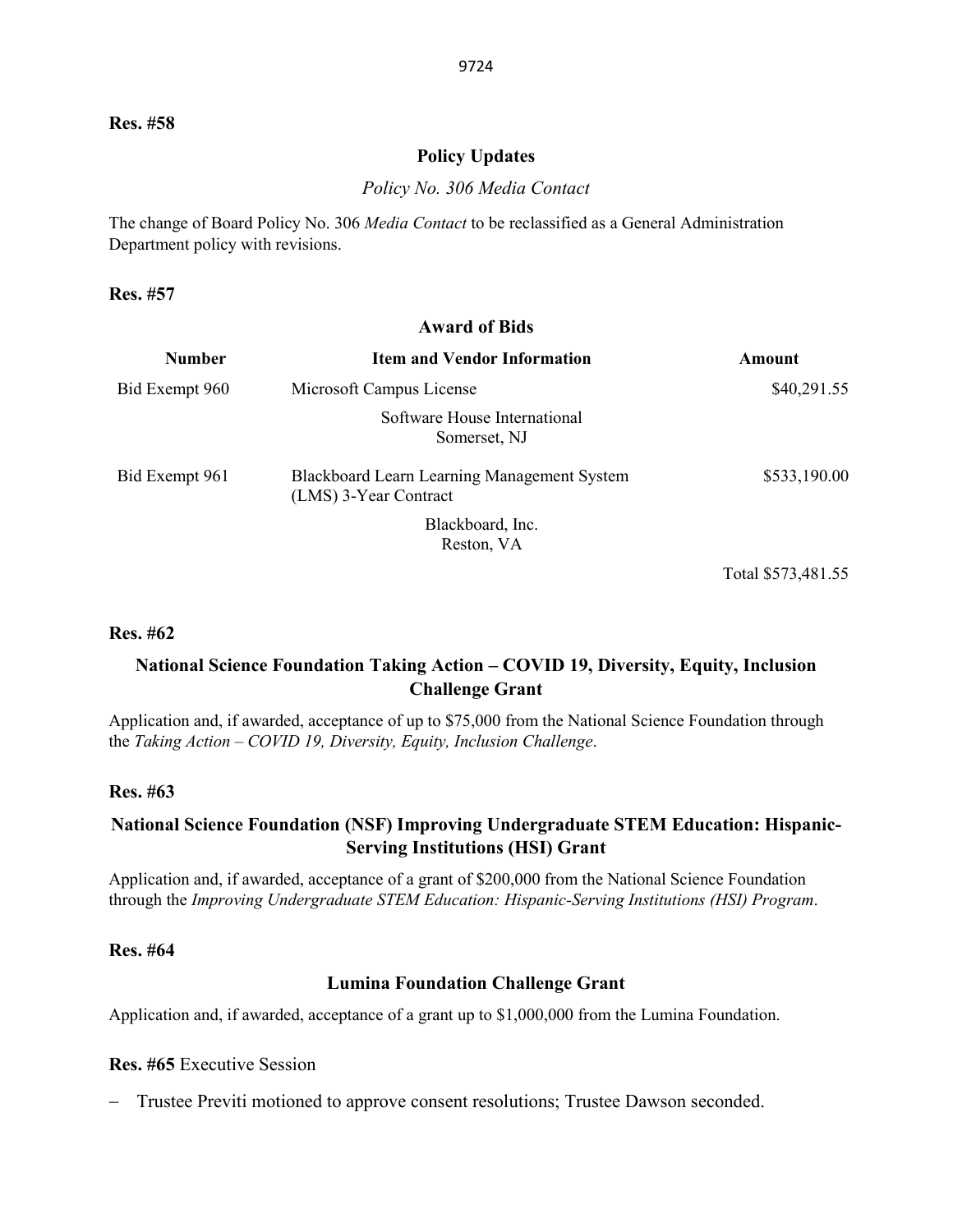− Motion carried.

### **IX. BUDGET REPORT**

Trustee Money reported under Resolution  $#2$  and Resolution  $#55 -$  Regular Resolutions.

### **X. REGULAR RESOLUTIONS**

**Res. #2** FY21 Draft Financial Statement for twelve months ended June 30, 2021 as of February 3, 2022.

Trustee Money stated the following:

- − The College will end FY21 with a positive margin, primarily resulting from the recovery of allowable revenue losses through the Higher Education Emergency Relief Fund (HEERF). In addition, unrestricted expenditures were lower as allowable allocations to grants were recorded.
- − The audit fieldwork has resumed and the plan is to present the audited FY21 financial statements in March.
- Trustee Torres motioned to approve Resolution #2; Trustee Clemans seconded.
- − Motion carried.

**Res. #55** FY22 Financial Statement for seven months ended January 31, 2022.

Trustee Money stated the following:

- − As of January 31, 2022, the College has earned 83.3% in budgeted revenues and expended 61.6% of budgeted expenses.
- − Revenue is up 5.4% from the prior year. There is an increase in expenditures is due to salary and benefits resulting from recent full-time employee hires. Also, the prior year was tracking lower due to allowable grant allocations. Additionally, School Employee Health Benefits announced a premium contribution "holiday" for employers and members during February 2022 which is a \$400,000 savings for FY22.
- − Trustee Money motioned to approve Resolution #55; Trustee Previti seconded.
- Motion carried.

#### **Res. #59**

#### **FY23 Revenue Budget**

FY 2022-2023 revenue budget contingent on the Board of School Estimate approval of county appropriations of \$8,621,346 for the college's fiscal year 2022-2023.

Trustee Money stated the following: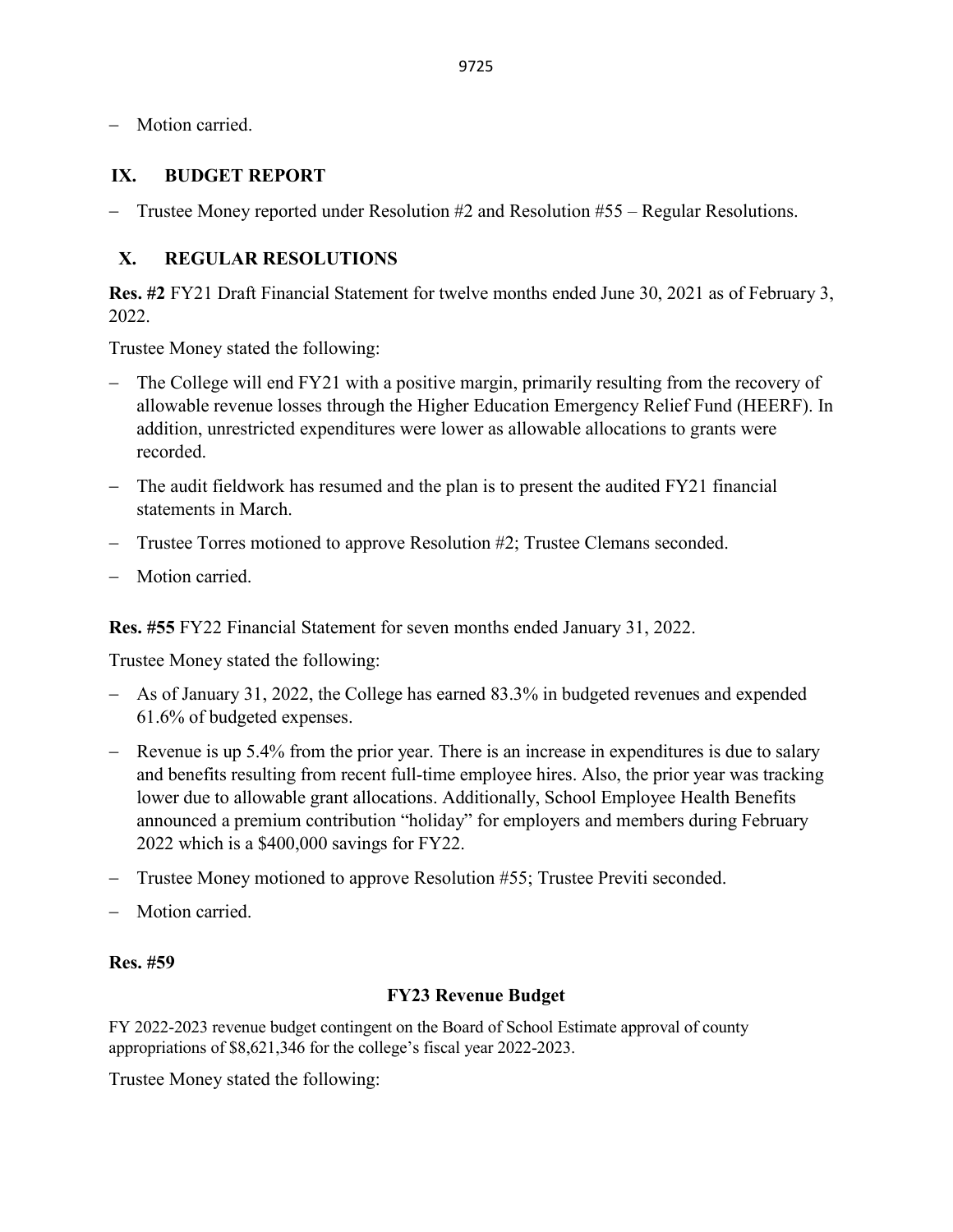- − The primary assumptions used for tuition and fee revenue projections include no increase in the per credit tuition and fee rates (with a reduction to the culinary tuition rate) and an average 3% increase in credits from FY22 actuals.
- − The FY23 proposed budget is a 4.6% increase from the FY22 Original budget and incorporates a \$1,099,225 fund balance transfer. The increase from the prior year is due to incorporating costs for the Wind Training Center and the addition of eighteen (18) net new positions, which are offset by savings in retirements and other cost savings.
- − Existing Higher Education Emergency Relief Funds (HEERF) end May 15. We will continue to maximize the funds available and seek additional funding as it becomes available.
- State Operating Appropriations make up 15.6% of the revenue budget and County appropriations are 22.1% of the revenue budget. The College recognizes and is appreciative of the support provided by the State and Atlantic and Cape May Counties.
- The Board of School Estimate meeting is scheduled for Wednesday, March 2<sup>nd</sup> at 4PM.
- − Trustee Money motioned to approve Resolution #59; Trustee Dawson seconded.
- Motion carried.

### **Res. #60**

### **Tuition and Fees**

Tuition and Fee Schedule for FY 2023.

- − Trustee Money stated that the Tuition and Fees Schedule reflects no change in per credit tuition and fees and a decrease for culinary tuition.
- − Trustee Previti motioned to approve Resolution #60; Trustee Money seconded.
- Motion carried.

### **Res. #61**

### **Chapter 12 FY 2023**

Submittal of the list of renovations and upgrades for funding from the Chapter 12 FY 2023 allocation at a sum not to exceed \$3,620,000.

Trustee Torres stated the following:

- − The Long Range Planning and Capital Projects Committee and the Budget, Finance and Audit Committee jointly endorsed the primary electrical infrastructure and information technology network infrastructure replacements on the Mays Landing Campus, as well as Cape May Building Improvements.
- − These projects will be submitted at the Board of School Estimate Meeting.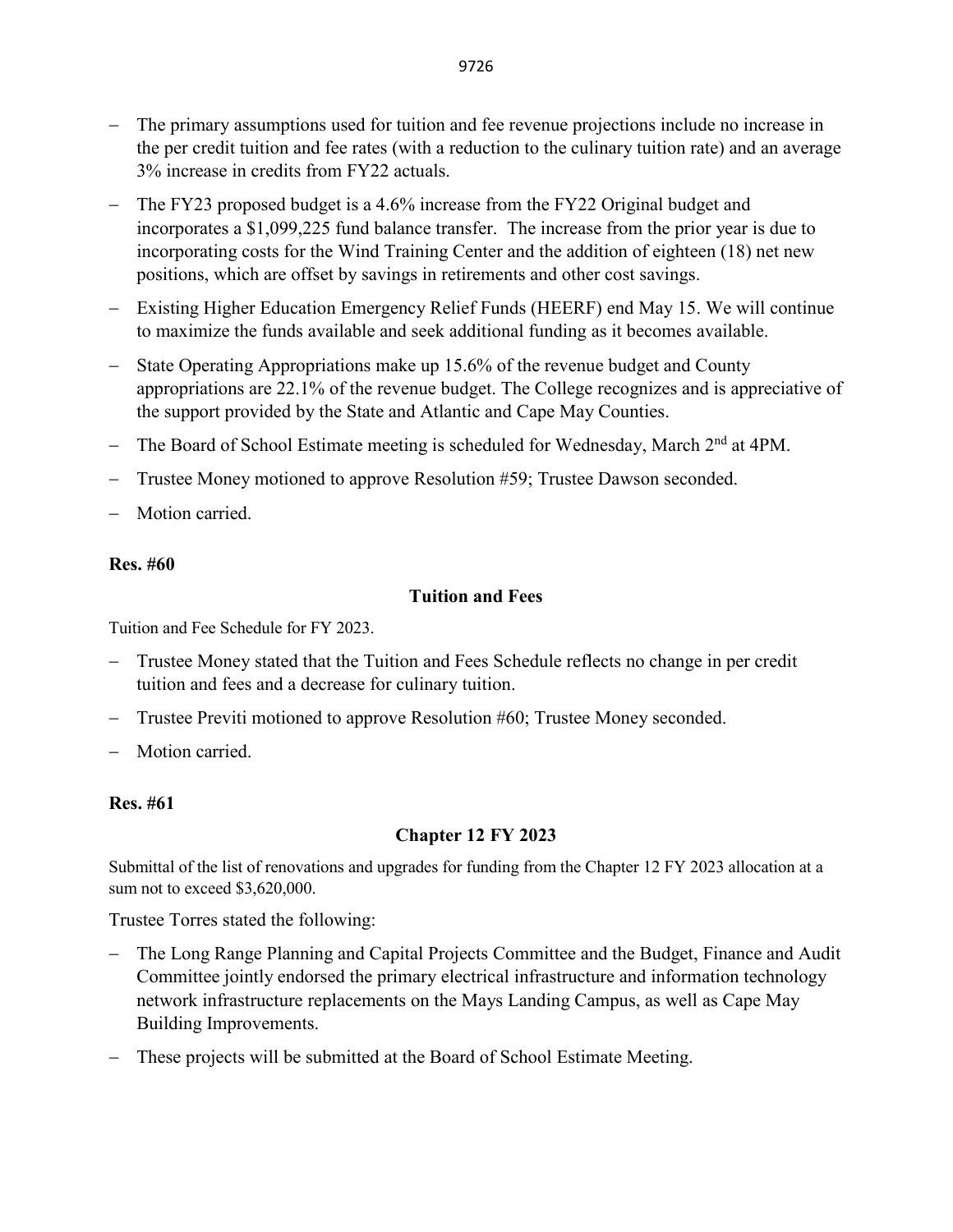- − Thank you to both the Atlantic County & Cape May County Commissioners in advance for your unwavering support of these important projects.
- − Trustee Money motioned to approve Resolution #61; Trustee Previti seconded.
- Motion carried.

#### **Res. #56A**

#### **Reappointments**

Reappointed to one-year terms, effective 7/1/2022: Supervisory and Administrative Personnel included in the Bargaining Unit (30 individuals); Exempt Supervisory and Administrative Personnel (24 individuals); Faculty without Tenure (14 individuals); Faculty Earning Tenure (2 individuals); Academy of Culinary Arts Chef Educators (4 individuals).

- − Trustee Torres motioned to approve Resolution #56A; Trustee Clemans seconded.
- Motion carried.

#### **Res. #56B**

#### **2022 Employee of the Year**

*Honorary*: To congratulate **Gerald Fox** on becoming Atlantic Cape's 2022 Employee of the Year.

- Trustee Parker thanked Mr. Fox for his outstanding performance.
- − Trustee Money motioned to approve Resolution #56B; Trustee Dawson seconded.
- Motion carried.

### **XI. COMMITTEE REPORTS**

#### PERSONNEL AND BOARD DEVELOPMENT

− There was no report under the Cunningham-Ruiz Bill.

#### **XII. FOUNDATION REPORT**

Trustee Furman reported on behalf of the Foundation.

- − The Foundation's 2021-2022 Financial Audit review was presented by Bowman & Company and approved by the Foundation Board of Trustees at their February 18<sup>th</sup> meeting. There were no audit findings. Significant in the report was that the Foundation awarded \$615,644 in scholarships and \$39,980 in program support.
- − The FY23 Fall scholarship pledge of \$582,734.93 was approved by the Foundation's Board. Included are annual gifts and grants totaling \$295,975, scholarships from events totaling \$174,259, and \$100,000 in endowed scholarships. Endowed scholarships are slightly higher than the last five years due to outstanding return on investments.